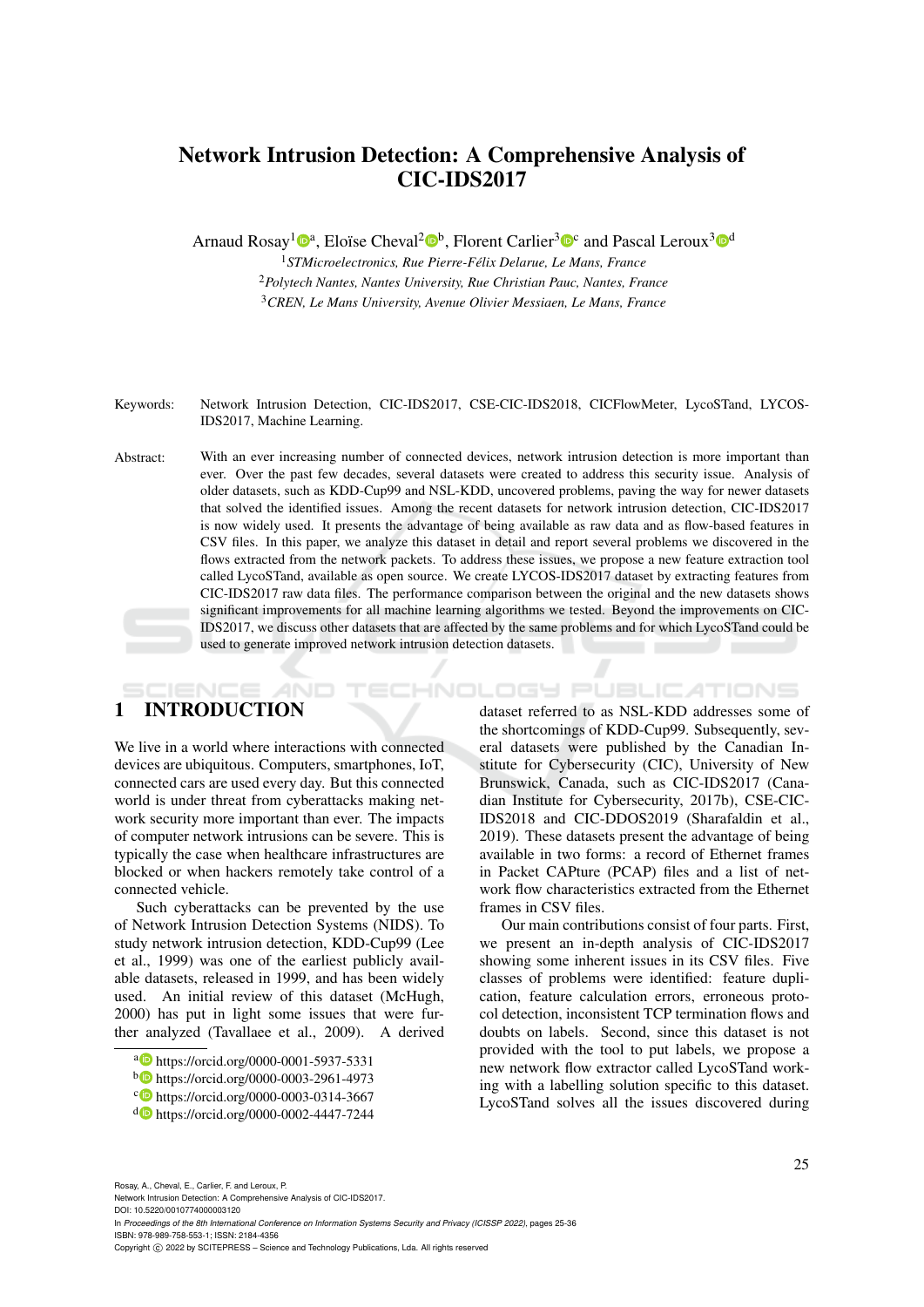our analysis. CIC-IDS2017 PCAP files were processed with our tools to generate a new dataset called LYCOS-IDS2017. The tools and the resulting dataset are publicly available: http://lycos-ids.univ-lemans. fr/. Then, Machine Learning (ML) algorithms were used to measure performance of both datasets. We show that the corrections provided by LycoSTand improve standard metrics for all the tested algorithms. At last, we considered four other recent datasets based on the same features extractor as CIC-IDS2017. We found several artifacts in each showing that they suffer from the problems identified on CIC-IDS2017. All these datasets could very likely be enhanced by using LycoSTand to extract features from available PCAP files.

This paper presents in Section 2 works related to IDS. A comprehensive analysis of CIC-IDS2017 is provided in Section 3. Section 4 presents our tools used to create LYCOS-IDS2017, a corrected dataset detailed in 5. The performance impacts of all the correction we brought are provided in Section 6. A short analysis in Section 7 shows that several other CIC datasets are affected by the issues identified in this paper and could benefit from feature extraction with LycoSTand. Finally, Section 8 concludes this paper and identifies ideas for future work.

## 2 RELATED WORK

With the rise of computer networks and the Internet, many research have been conducted on network intrusion detection using different datasets. KDD-Cup dataset has been used since 1999 and still appears in recent publications. However, it presents several issues (McHugh, 2000). To enable researchers to investigate new IDS models, a part of its shortcomings were solved in a new dataset called NSL-KDD (Tavallaee et al., 2009). This dataset contains selected records from its predecessor to remove redundant records and to better balance the size of classes by difficulty level. Although it does not address all problems of KDD-Cup99, NSL-KDD is a better dataset.

Several other IDS datasets have been created. University of Twente proposed a dataset (Sperotto et al., 2009) aiming to be representative of real traffic and complete from a labelling perspective. UNSW-NB15 (Moustafa and Slay, 2015) is a simulationgenerated IDS dataset containing modern attacks grouped into nine different attack families. Although the tool generating the traffic is based on information about real attacks listed in security vulnerability website (CVE), the simulation may not perfectly reflect the network traffic generated by the tools used by

hackers.

Many IDS datasets were reviewed and evaluated against 11 criteria (Gharib et al., 2016). These characteristics were used to create CIC-IDS2017 (Sharafaldin et al., 2018), a new dataset released by the Canadian Institute for Cyber Security (CIC) at the University of New Brunswick. This dataset contains traffic recorded for 5 days, including normal traffic and attacks launched by machines running Kali Linux with its set of penetration testing toolset. CIC-IDS2017 is now widely used to study performance of machine learning algorithms in network intrusion detection (Gamage and Samarabandu, 2020; Yang et al., 2021; Ho et al., 2021; Maseer et al., 2021).

Although CIC-IDS2017 was intended to address the issues of previous IDS datasets, a very limited number of study have been conducted to identify potential problems. A detailed analysis of this dataset (Panigrahi and Borah, 2018) revealed four shortcomings of different importance. CIC-IDS2017 data is scattered in many files, meaning that users have to aggregate all files to use them. This generates a dataset that is huge and heavy to process. These first two problems are rather common in machine learning and do not affect performances of intrusion detection. It is also reported that many samples have missing values and that classes are highly imbalanced. Another study (Rosay et al., 2021) identified that some features extracted from PCAP files are poorly computed. One can expect these issues to impact the performance of ML algorithms. Other issues covering several aspect were found (Engelen et al., 2021): attack simulation, feature extraction, flow construction and labelling.

It should be noted that a vast majority of publications rely on the CSV files provided by CIC to study the performance of machine learning algorithms. Based on the problems mentioned above, it is natural to wonder whether the findings remain valid if the CSV are badly generated.

We propose to go further in the analysis to provide more insights about the flow construction issue, to highlight more problems affecting CIC-IDS2017 and to provide our solution as open source software to generate a corrected dataset from the raw data available in the PCAP files of CIC-IDS2017 and some other dataset released by the CIC. In addition, we propose a benchmark of machine learning algorithms to compare CIC-IDS2017 and LYCOS-IDS2017.

## 3 COMPREHENSIVE ANALYSIS

A first step of the analysis consists of understanding how the dataset was created and its content. Then,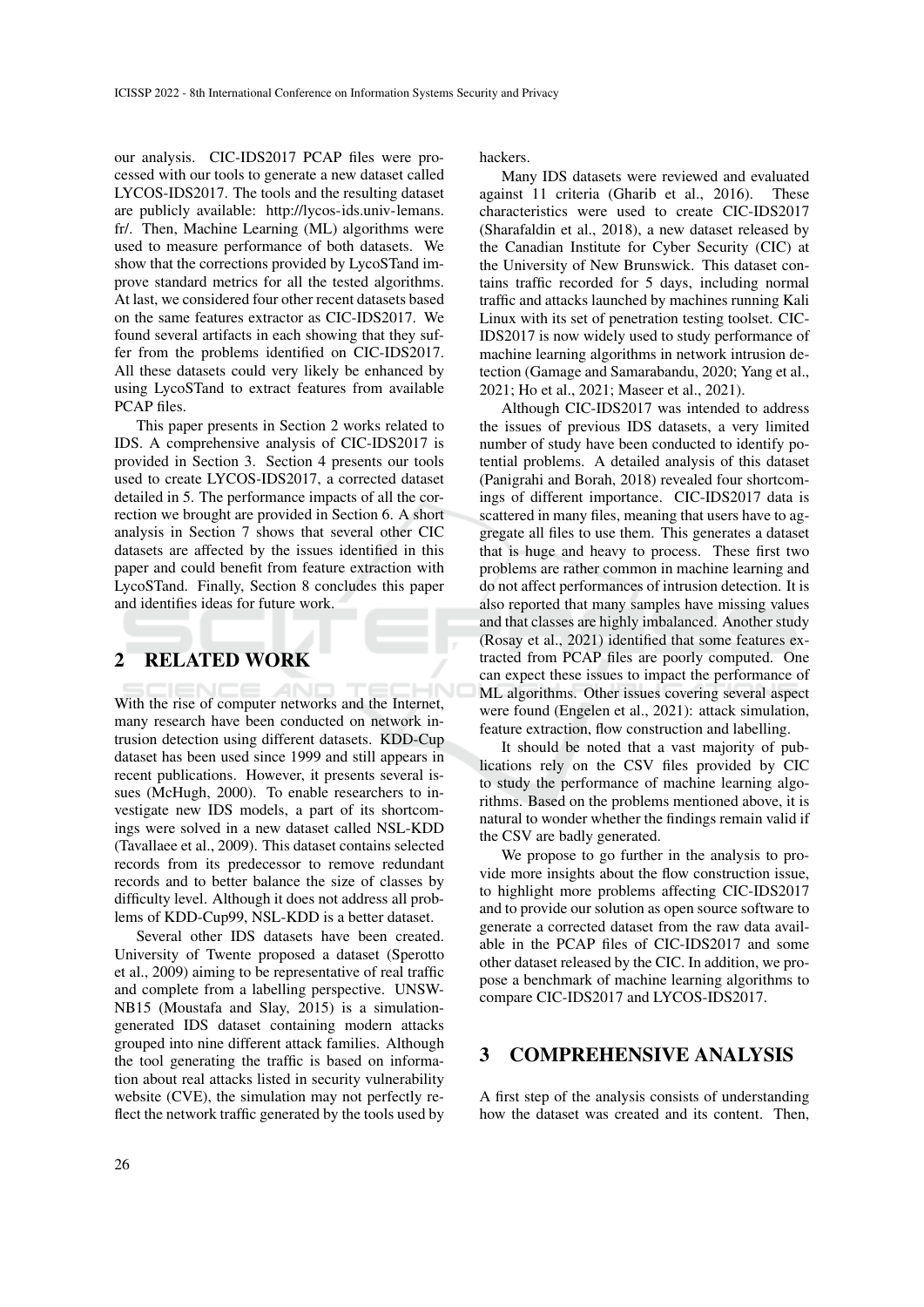in an attempt to reproduce the flow-based features of CIC-IDS2017 from the PCAP files, we discovered several problems both in the original CSV files and CICFlowMeter (Canadian Institute for Cybersecurity, 2017a), the tool generating the features.

## 3.1 CIC-IDS2017 Description

The dataset was recorded on a real network whose infrastructure is divided into two parts. The first one contains 4 machines launching the attacks towards the second one containing 10 victim machines. 50 GByte of raw data in PCAP files are provided together with a set of 84 features in CSV files. Network traffic was recorded for 5 days, resulting in a total of 2,830,743 instances.

The network traffic is classified into 15 classes. One of them corresponds to normal traffic, while the others 14 are different attacks.

Features were extracted from the PCAP files with a tool called CICFlowMeter (formerly ISCXFlowMeter) (Canadian Institute for Cybersecurity, 2017a; Draper-Gil. et al., 2016; Lashkari et al., 2017). The source code of this tool is available. The tool can generate up to 84 features related to bidirectional flows. Forward and backward directions are defined by the source and destination of the first packet of a flow. Flows are identified by a source IP and port, a destination IP and port, and a protocol forming the FlowID. Some characteristics such as packet length or interarrival time generate statistical features: minimum, maximum, mean, standard deviation and variance values in both directions. In a Transmission Control Protocol (TCP) connection, synchronization (SYN), acknowledgment (ACK), finish (FIN) or reset (RST) flags are used to indicate the status of the connection. Some other flags like push (PSH) or urgent (URG) provide additional useful information. Statistics on these flags are used as features of the dataset. Flow duration is measured between SYN and FIN flags for most TCP connections. In case of User Datagram Protocol (UDP), the end of a flow is a timeout, as for some TCP communications. The exhaustive list of features generated by CICFlowMeter is presented in (Rosay et al., 2021).

## 3.2 Discovered Issues

The CICFlowMeter source code has evolved over time without a clear version tag, making it impossible to know the exact version to use to reproduce the features extracted from the dataset. However, all available versions of the tool generate files with a suffix "\_Flow.csv" while the CSV files of the dataset were

generated with a different suffix "\_ISCX.csv". This suffix corresponds to an earlier version of the tool that is not available in the source code. Therefore, it is impossible to reproduce the CSV files from the provided PCAP files.

Comparisons between the CSV files generated by CICFlowMeter, hereafter referred to as CFM files, and the original CSV files, hereafter referred to as ISCX files, revealed some discrepancies. We found that some issues appear in both CFM and ISCX files, while others appear only in one of them. They are classified into five categories: feature duplication, feature miscalculations, wrong protocol detection, inadequate TCP session termination and labelling issue.

### 3.2.1 Feature Duplication

We identified 4 duplicated features in ISCX files. The first duplicated feature is the average packet length per flow which is calculated for both features: "Average Packet Size" and "Packet Length Mean". Then, the average forward packet length in the flow "Fwd Packet Length Mean" which is the same as what is called segment in "Fwd Segment Size Avg". The same thing is observed in the opposite direction with "Bwd Packet Length Mean" and "Bwd Segment Size Avg". The fourth duplicated feature in ISCX files, corrected in CICFlowMeter code, is the "Fwd Header Length" with "Fwd Header Length.1". Since the code used to generate ISCX files is not available, we will only explain the remaining miscalculations in CFM files using CICFlowMeter code.

### 3.2.2 Feature Miscalculations

We found 34 miscalculated features in ISCX files. Most likely due to updates in the CICFlowMeter code, some features were corrected in the latest version of the tool (downloaded on 03-23-2021) on which we based our study. We found 23 remaining mistakes in feature calculation, this number lowers to 21 if we keep only the non-duplicated features.

- The most common mistake is due to a type issue in calculation (integer division instead of floatingpoint division). This affects 11 features: 6 related to bulks, 4 related to subflows and 1 to downlink/uplink ratio.
- For each new packet, backward bulk features are updated, independently from the packet direction. The same way, forward bulk features are never updated. This leads to erroneous values for all 6 bulk-related features.
- The subflow count is updated depending on a test on timestamp values. Due to misplaced parenthe-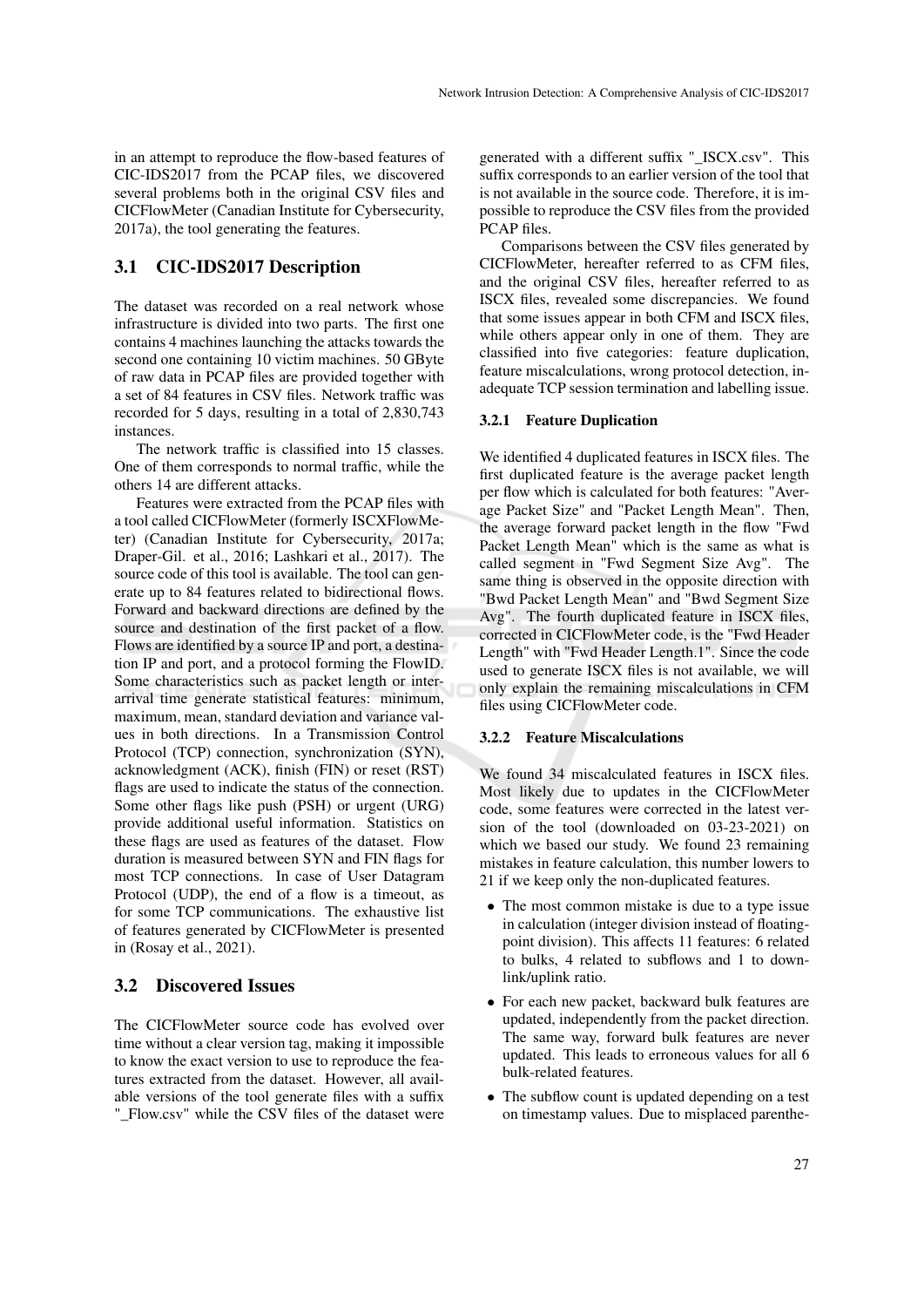sis, the test is always true and so the subflow count is increased for each new packet received.

- The first packet of each flow is used twice to update the packet length features, this impacts 3 features which are the mean, standard deviation and total packet length.
- TCP-related features contain errors. The SYN and PSH flag counts are inverted, as are the FIN and URG flag counts. Both forward and backward counts for PSH and URG are never updated. The initial TCP window size in backward direction is updated with each packet received and therefore contains the last value instead of the initial one.

#### 3.2.3 Wrong Protocol Detection

CICFlowMeter processes packets according to the protocol that is detected. Unfortunately, the tool sometimes fails to detect it. We observed two types of protocol detection issues due to poor analysis of the Ethernet frames.

- A first level of detection should depend on the Ethertype field of the Ethernet header. CI-CFlowMeter assigns all packets in the PCAP file to IPv4 or IPv6. Instead of using the Ethertype field, the tool checks whether the packet contains an IPv4 or IPv6 header. If a sequence of bytes in the payload looks like an IPv4 or IPv6 header, the packet is classified accordingly, whatever the Ethertype field. An analysis of the PCAP file contents shows that Address Resolution Protocol (ARP), Link Layer Discovery Protocol (LLDP) and Cisco Discovery Protocol (CDP) packets are present and misclassified. To illustrate this, some ARP packets are interpreted as IPv4 packets with IP addresses 8.0.6.4 and 8.6.0.1 corresponding to values of the ARP header fields.
- A second level of analysis should be based on the protocol field of the IPv4 header. Similarly to IPv4 or IPv6 detection, CICFlowMeter checks whether the packet contains a TCP or UDP header. A sequence of bytes in the payload can be misinterpreted as a TCP or UDP header. If the tool does not detect TCP or UDP, the packet is classified in another group that does not correspond to any IPv4 protocol. The analysis shows that the PCAP files contain Internet Control Message Protocol (ICMP), Internet Group Management Protocol (IGMP) and Stream Control Transmission Protocol (SCTP) packets. TCP and UDP packets are classified according to IANA protocol numbers while most other packets are associated with a '0' protocol. We observed that CI-CFlowMeter classifies ICMP packets sometimes



Figure 1: TCP sequence diagram.

as TCP, sometimes as UDP and sometimes as neither. Another side effect appears with fragmented frames. UDP fragments are not recognized as UDP and are treated like other protocols with a '0' tag, except for the first packet that contains the UDP header.

#### 3.2.4 Inconsistent TCP Termination Flows

In CICFlowMeter, flows are closed either when the duration exceeds a predefined timeout of 120s, or if the received packet carries a 'FIN' flag. TCP is a connection-oriented protocol with handshakes. A typical example is depicted in Figure 1.

When a new TCP communication is started, a first flow is created. It will contain all the packets from the 3-way handshake and the data transfer. This flow is closed when the first packet of the final 4-way handshake is received. A second flow is created containing the second and third packets of this handshake. Finally, the last packet will create a third flow. The TCP state machine is complex and many other session termination cases can occur. This behavior causes three problems:

- If no other communication using the same addresses/ports is started, this third flow will be closed by timeout. Otherwise, the last packet of the flow will be aggregated with those of the new communication.
- Since the flow-based features are similar for fourway handshakes under normal and attack traffic, they may negatively impact the performance of machine learning depending on the label attached to the second and third flows. In addition, we observed inconsistency in the attack labels in ISCX files: some second and third flows are labelled as benign while others are labelled as attacks, creat-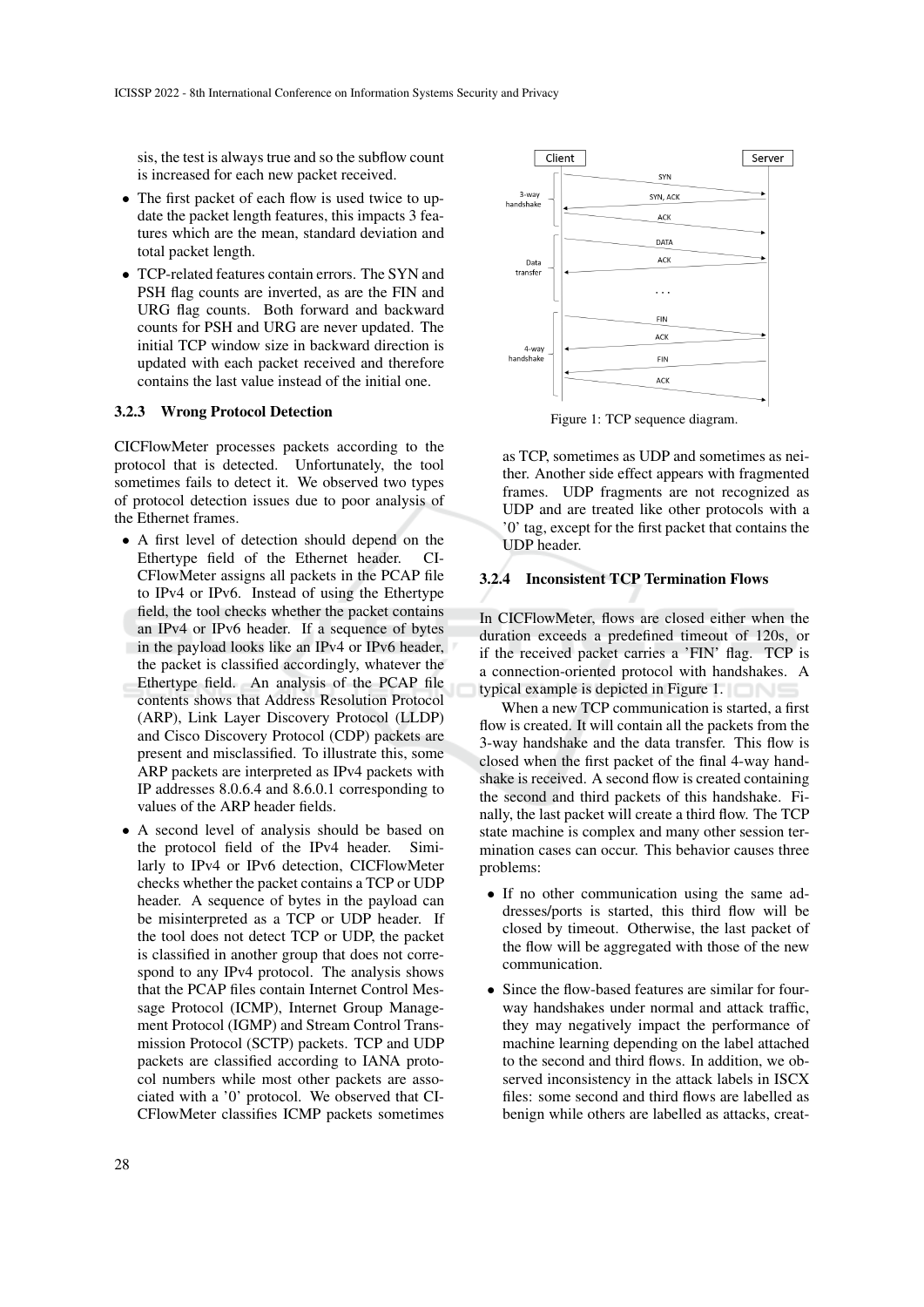ing even more confusion for ML algorithms.

• If a TCP communication is aborted by a 'RST' flag, CICFlowMeter does not consider it as closing the flow. Any further communication with the same identifier will be merged into the flow that should have been closed by the 'RST' flag.

#### 3.2.5 Doubts About Labelling

A comparison between the information available on the website presenting CIC-IDS2017 data (Canadian Institute for Cybersecurity, 2017b) and the dataset content revealed some discrepancies, raising doubts about the correctness of the dataset labelling. This point can be illustrated by portscan attacks.

- The website mentioned that portscan attacks occur with and without firewall enabled while all portscan attacks in ISCX use the firewall IP address (172.16.0.1).
- Some flows using the attackers IP address when the firewall is disabled (205.174.165.73) are labelled as benign. These flows were analyzed with Wireshark and the traffic pattern is very similar to the portscan attack: many short flows on many different ports and terminating with a TCP reset. This seems to confirm that the information on the website is correct but that some of the labels are wrong.

A CIC-IDS2017 author confirmed that if there are discrepancies between the website and the ISCX labels, priority should be given to the labels. He also confirmed that the labelling was achieved using a proprietary package that is not publicly available. Although the patterns in PCAP files clearly show that some flows labelled as benign correspond to portscan behaviour, it is not possible to formally confirm the labelling issue.

In summary, the aggregation of packets to create flows is incorrect due to poor protocol detection. Many features are miscalculated. Improper termination of TCP sessions creates similar flows with different labels. These major problems impact the performance of machine learning algorithms that are commonly used for network intrusion detection.

# 4 LycoSTand: A NEW FLOW-BASED EXTRACTOR

Given all the problems to be resolved and the lack of a clear baseline for CICFlowMeter, we decided to create and publicly release a C program called Lyco-STand so that it could be used to reproduce our results

or to process PCAP files from other datasets as an alternative to CICFlowMeter. It relies on the libpcap library to parse Ethernet packets. This tool was developed and validated on Ubuntu 18.04, using libpcapdev version 1.8.1-6ubuntu1.18.04.2 and gcc compiler version 7.5.0.

This program takes the PCAP files, analyzes the packets and calculates 82 flow-based features. We mainly reused the features from CIC-IDS2017 except for the miscalculations mentioned in Section 3.2.2. It creates one CSV file containing all the features for each PCAP file. The complete list of features is described at http://lycos-ids.univ-lemans.fr/.

A major difference between LycoSTand and CI-CFlowMeter is the handling of TCP session terminations. UDP flows are exclusively closed with a timeout of 120s (configurable in LycoSTand). For TCP, we decided to close flows as soon as a packet with the 'RST' or 'FIN' flag is received. In such a case, the flowID is stored in a 'TCP\_terminated' list. When a TCP packet is received, we check if its flowID is in this list. If it is in the TCP terminated list, packets belonging to the TCP session termination are dropped until a packet with a 'SYN' flag is received, indicating that a new flow is starting. The 'TCP\_terminated' list is cleaned up with each new packet by comparing the timestamp difference with the maximum duration of a TCP session termination. The packet processing is described in Algorithms 1 and 2.

When a flow begins, all its features are initialized to 0. They are updated when a subsequent packet belonging to the same flow is received. The computation of the running statistics is based on the incremental technique originally proposed by Welford (Welford, 1962).

The protocol detection is based on the Ethertype extracted from the Ethernet header and the IP protocol field extracted from the IPv4 header. This solves the issues described in Section 3.2.3.

The current version of LycoSTand is publicly available at http://lycos-ids.univ-lemans.fr/. It generates flows from IPv4 packets but it could be extended to process other packet types such as IPv6, ARP or LLDP. Another limitation of our tool is related to runtime. Our focus was on creating reliable datasets, not on being time-optimized. Attacks such as portscan or DoS/DDoS create many flows in a short period of time, and due to the use of singly linked lists, the amount of time it takes to search through the lists is in  $O(n)$ , where n is the number of ongoing flows. We ran LycoSTand on a laptop based on an Intel Core i7-8750H processor with 16GByte of RAM and the analysis of CIC-IDS2017 PCAP files took about 16 hours. A future version of the tool could use other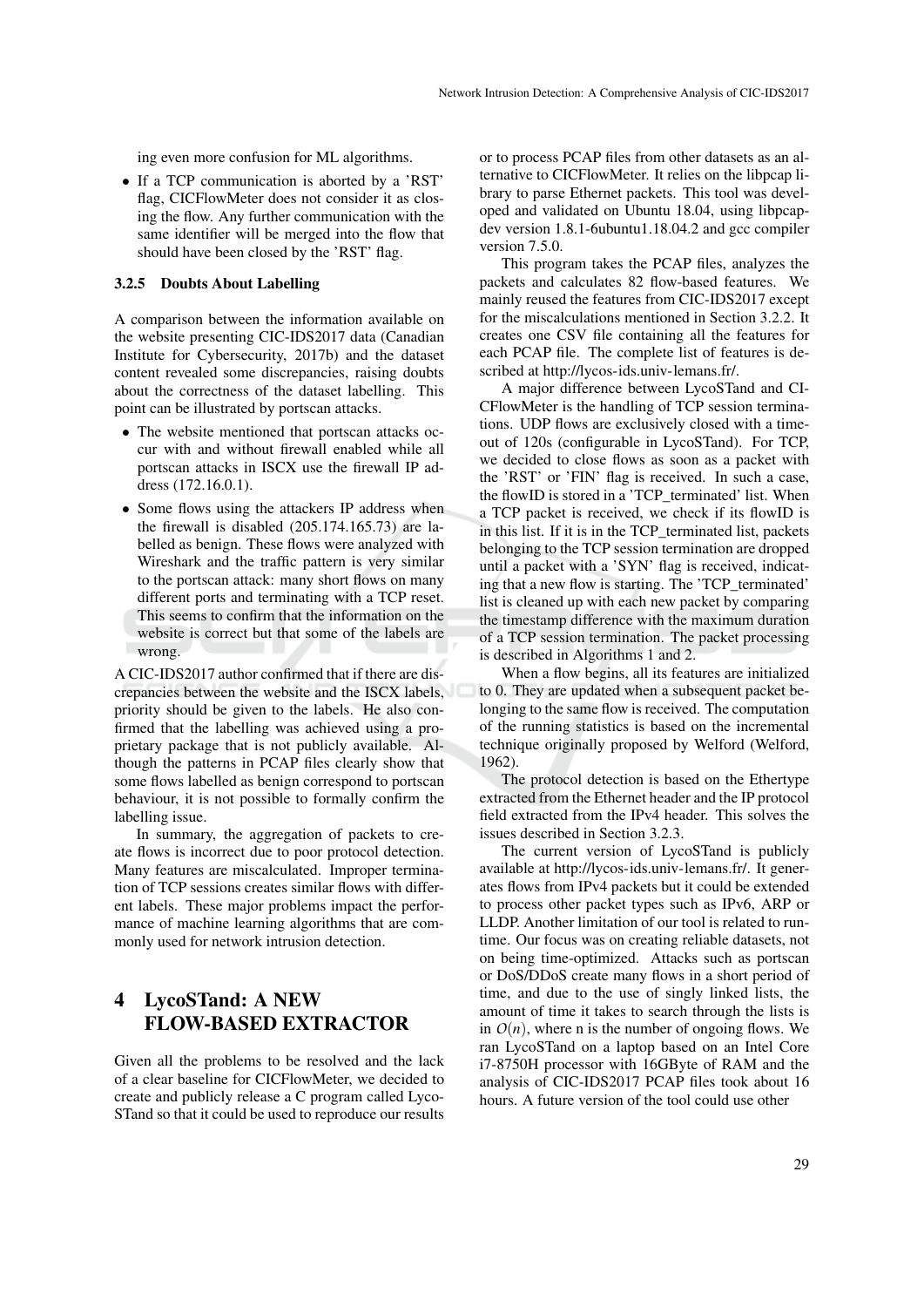

data structures such as the hashmap to reach an amortized research duration in *O*(1).

# 5 LycoS-IDS2017: A CORRECTED **DATASET**

To confirm the corrections made on the feature extractor have an impact on machine learning, we created a new dataset by processing the PCAP files from CIC-IDS2017 with LycoSTand. Since the original dataset was labelled with a proprietary package, we developed our own solution. This program is written in Python. Our labelling solution relies on the traffic





analysis we carried out with Wireshark, which revealed that labels can be assigned using source and destination addresses and ports coupled with timestamps. We did not use time information provided on CIC website but adjusted time according to the traffic analysis.

The resulting dataset and program are publicly available at http://lycos-ids.univ-lemans.fr/. We use different techniques to attach a label to each flow:

- The reference (Canadian Institute for Cybersecurity, 2017b) provides information about the time period and the addresses or ports involved in the various attacks.
- We analyzed the PCAP files with Wireshark to confirm the labels. By observing the attack patterns, we were able to adjust the duration of the attacks.
- We found out that a lot of flows recorded on Thursday afternoon were labelled as benign in CIC-IDS2017, while the pattern is most likely a portscan attack. As it corresponds to infiltration attacks, this behavior can be explained by the fact that this attack is composed of two phases. As explained in (Sharafaldin et al., 2018), a file containing a vulnerability is downloaded and then, the attacker runs a portscan attack. We believe that CIC-IDS2017 authors labelled the second phase as benign traffic. In the absence of detailed information from the authors, it is impossible to identify with absolute certainty which flows are truly benign traffic and which should have been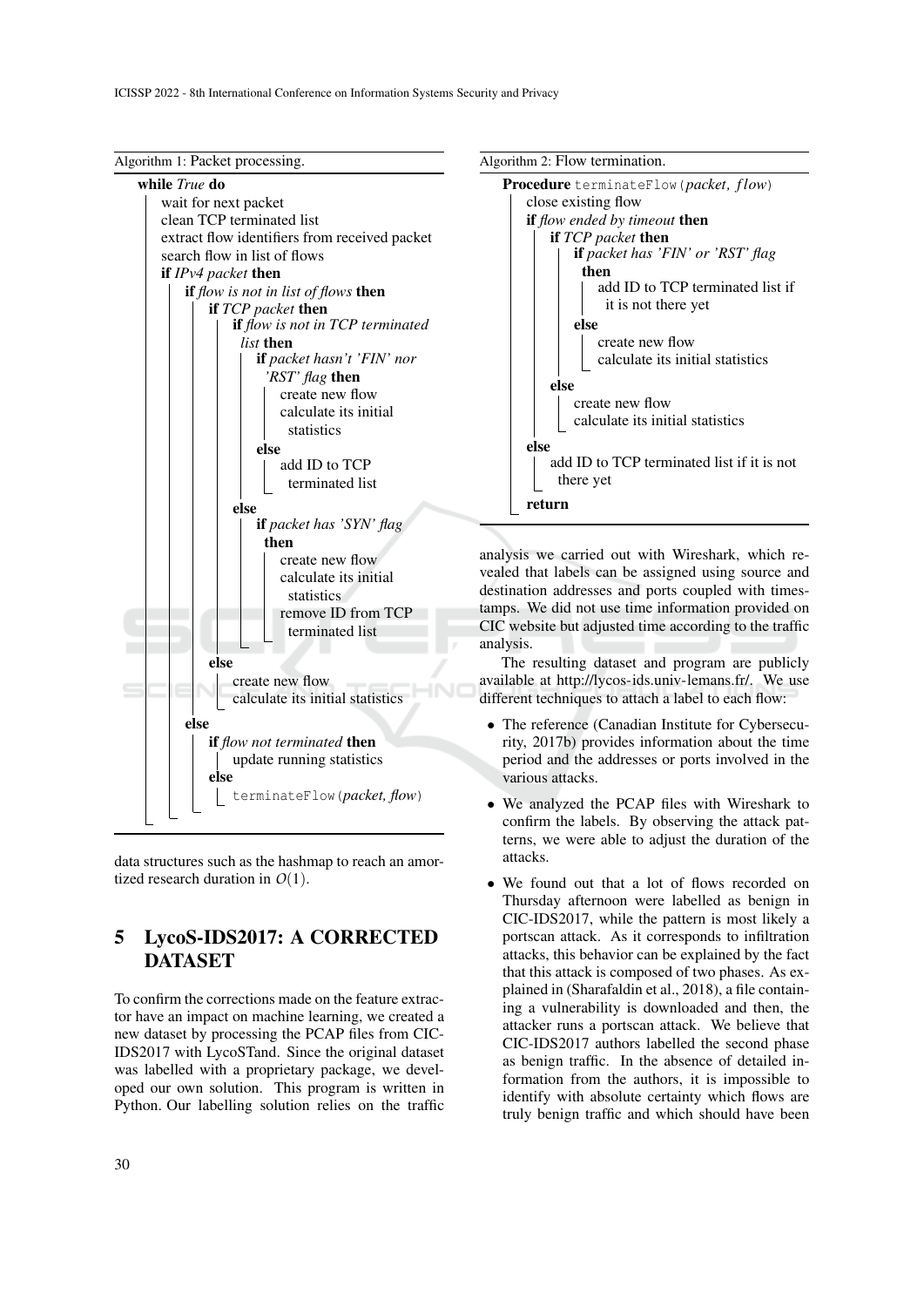Table 1: CIC-IDS2017 traffic instances.

| Traffic                 | CIC-IDS2017 | LYCOS-IDS2017 |
|-------------------------|-------------|---------------|
| <b>BENIGN</b>           | 2,273,097   | 1,395,659     |
| Bot                     | 1,966       | 735           |
| <b>DDoS</b>             | 128,027     | 95,683        |
| DoS GoldenEye           | 10.293      | 6.765         |
| DoS Hulk                | 231,073     | 158,988       |
| DoS Slowhttptest        | 5,499       | 4,866         |
| DoS Slowloris           | 5,796       | 5,674         |
| FTP-PATATOR             | 7,938       | 4,003         |
| Heartbleed              | 11          | 11            |
| Infiltration            | 36          | 0             |
| PortScan                | 158,930     | 160,106       |
| SSH-PATATOR             | 5,897       | 2,959         |
| WebAttack BruteForce    | 1,507       | 1,360         |
| WebAttack SQL Injection | 21          | 12            |
| WebAttack XSS           | 652         | 661           |
| Total                   | 2.830.743   | 1,837,500     |

labelled infiltration. To avoid errors in our labels, we decided to drop all packets from Thursday afternoon. Consequently, LYCOS-IDS2017 does not contain any infiltration attacks.

The list of attacks and the number of instances for each dataset is presented in Table 1. We observe that almost every label has less instances in LYCOS-IDS2017 than in CIC-IDS2017. It is consistent to have less instances for the majority of labels basically because of the TCP session terminations discarded.

For Portscan, there is a certain amount of TCP sessions that end with a 'RST' flag and then another one begins with a 'SYN' flag for the same flowID, this behavior leads to more flows in the Lycos file than in the ISCX file.

An uncertainty remains for our labelling program in one specific case. The number of WebAttack XSS in Lycos file is surprisingly high compared to ISCX. We suspect that CIC-IDS2017 contains some benign traffic using the same IP addresses and ports as the attack. Here again, we regret not having access to the original labelling package. Despite doubts about our labels for this attack, we decided to keep it in the dataset. By publishing our tools, we hope that more people can investigate and potentially improve our work.

# 6 PERFORMANCE IMPACTS FOR INTRUSION DETECTION

As explained in Section 5, LYCOS-IDS2017 is created from the CIC-IDS2017 PCAP files to solve the identified issues. In this section, we define an experimental setup to compare performance of both datasets with several ML algorithms. The creation of training, cross-validation and test sets is explained in Section

6.1. In a second step, we detail the ML algorithms in Section 6.3. Then, the metrics used to evaluate the performance are developed in Section 6.3. Finally, the performance comparison between CIC-IDS2017 and LYCOS-IDS2017 is presented in Section 6.4.

### 6.1 Data Preparation

This section presents the different steps to prepare the data injected as input to our model. After data cleaning, flows from different classes are sampled in training, cross-validation and test sets. Then, a feature selection is applied before a standardization step.

#### 6.1.1 Data Clean-up

CIC-IDS2017 contains more than 280,000 instances with all empty features. These unwanted samples were removed. A negligible number of instances containing 'NaN' or 'Infinity' were dropped. Due to the miscalculation of features, some features are always null. This is the case for 'Bwd PSH Flags', 'Bwd URG Flags', 'Fwd Avg Bytes/Bulk', 'Fwd Avg Packets/Bulk', 'Fwd Avg Bulk Rate', 'Bwd Avg Bytes- /Bulk', 'Bwd Avg Packets/Bulk', 'Bwd Avg Bulk Rate'. Therefore, we decided to remove these features. Finally, we removed infiltration because this attack is not available in LYCOS-IDS2017.

For LYCOS-IDS2017, we only removed the three URG flag related features that are always null as all the other features deleted from CIC-IDS2017 were due to calculation errors and they become informative in LYCOS-IDS2017. A cross-check in the PCAP files confirmed that URG flag is not set in any packet.

Time information in a dataset can be useful for concept drift analysis but knowing that the Ethernet frames were recorded for 5 consecutive days, this dataset is not suitable for studying concept drift. In addition, since we do not want the model to learn when an attack occurs, the 'Timestamp' feature cannot be considered informative.

Each instance is characterized by its source and destination ports and IP addresses, its protocol and all these information gathered in a flowID. As the flow identifier is redundant with other features, it was removed from the dataset. We also decided to drop the source and destination IP addresses and source port because these features are not relevant in a generic intrusion detection system and can be learned by the IDS.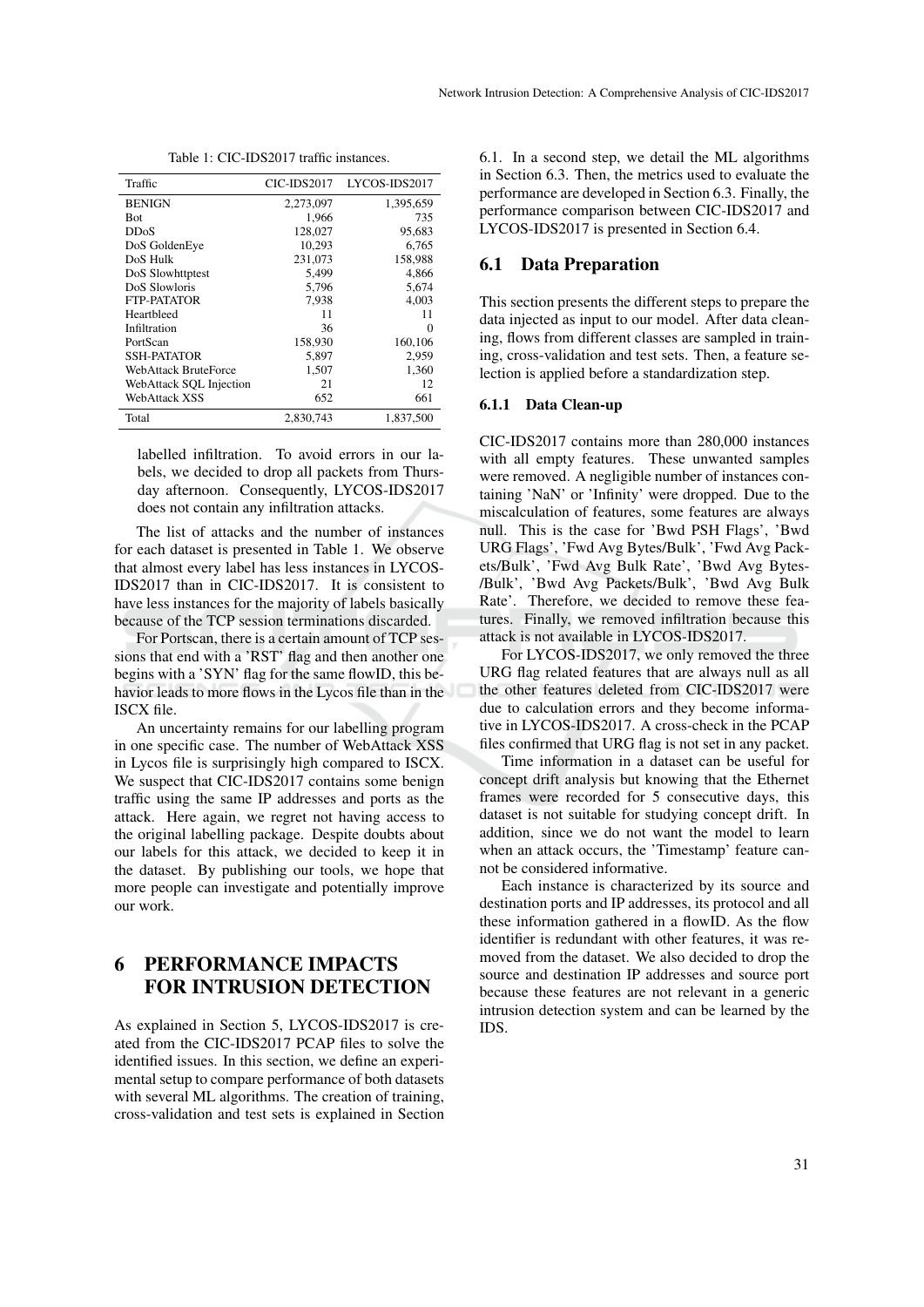Table 2: Dataset split.

| Traffic                 | Training set | Cross-validation set | Test set |
|-------------------------|--------------|----------------------|----------|
| benign                  | 220,316      | 110,158              | 110,158  |
| bot                     | 367          | 183                  | 183      |
| ddos                    | 47.841       | 23,920               | 23,920   |
| dos goldeneye           | 3,382        | 1.691                | 1,691    |
| dos hulk                | 79,494       | 39,747               | 39,747   |
| dos slowhttptest        | 2,433        | 1,216                | 1,216    |
| dos slowloris           | 2,837        | 1,418                | 1,418    |
| ftp_patator             | 2.001        | 1.000                | 1,000    |
| heartbleed              | 5            | $\mathfrak{D}$       | 2        |
| portscan                | 79,465       | 39,732               | 39,732   |
| ssh patator             | 1,479        | 739                  | 739      |
| webattack bruteforce    | 680          | 340                  | 340      |
| webattack_sql_injection | 6            | 3                    | 3        |
| webattack_xss           | 317          | 158                  | 158      |
| Total                   | 440.632      | 220.312              | 220,312  |

#### 6.1.2 Creation of Training Set, Cross-validation Set and Test Set

As shown in Table 1, the datasets are highly imbalanced at two different levels. First, the normal traffic (BENIGN) represents ∼80% of the whole traffic and second, some attacks (Heartbleed, Infiltration, WebAttack SQL injection) are represented by a very limited number of instances. This is known to be a challenge for supervised learning. The general idea is to build training and test sets by randomly selecting 50% of each attack for the training set, 25% for the crossvalidation set and 25% for the test set, ensuring that each instance is used only once. Since CIC-IDS2017 and LYCOS-IDS2017 do not contain exactly the same number of attacks, we tuned the composition of training and test sets to obtain the same number of instances and allow for a fair comparison. Then, each set is supplemented with randomly selected instances of normal traffic without replacement. The result is a dataset that is balanced in term of normal traffic versus attacks, but still imbalanced in terms of attack types. Only training and cross-validation sets are used during the training phase. Final performance is measured with data from the test set that was never used during the training. The exact composition of the training, cross-validation and test sets is provided in Table 2.

#### 6.1.3 Data Pre-processing

Data pre-processing is essential to prepare the datasets for an efficient training. In particular, the neural network learns best when all features are scaled to the same range. This is especially useful when the inputs are at very different scales. In our implementation, Z-score normalization was selected as it has better results than min-max scaling on the selected dataset. Since some features may contain high values, the relevant information may be compressed by

the min-max scaler into a narrow range, negatively impacting the classifier performance. For each feature  $\mathcal{F}_j$ , the transformation of each  $x_i$  value to its standardized value  $x_{n,i}$  is given by (1) where  $\mu^{(\mathcal{F}_j)}$  and  $\sigma^{(\mathcal{F}_j)}$ are respectively the mean and standard deviation values of feature *F<sup>j</sup>* .

$$
x_{n,i}^{(\mathcal{F}_j)} = \frac{x_i^{(\mathcal{F}_j)} - \mu^{(\mathcal{F}_j)}}{\sigma^{(\mathcal{F}_j)}}
$$
(1)

### 6.2 Algorithms

The performance of the datasets is evaluated on traditional ML algorithms and a simple neural network.

#### 6.2.1 Classical Machine Leaning

The same training, cross-validation and test sets were used for various classical ML algorithms available in the scikit-learn Python library: i) Decision Tree, ii) Random Forest, iii) k-nearest neighbors, iv) Linear Discriminant Analysis, v) Quadratic Discriminant Analysis, vi) Support Vector Machine.

The Decision Tree (DT) classifier is based on CART algorithm which produces a binary tree. The gini criterion is used to measure impurity. Random Forest (RF) contains 100 trees and the classifier also uses gini impurity to split the data. K-Nearest Neighbors (k-NN) is configured to sort data based on the five nearest neighbors using the Euclidean distance. Linear Discriminant Analysis (LDA) and Quadratic Discriminant Analysis (QDA) are classifiers able to generate linear and quadratic boundaries between classes respectively. Due to the size of the training set, it would not be adequate to use a nonlinear kernel. Therefore, we used linear Support Vector Machine (SVM).

#### 6.2.2 Neural Network

Multi-layer perceptron (MLP) is a fully connected, feed-forward neural network classifier. Our MLP takes as inputs the normalized values of the selected features and contains two hidden layers of 256 nodes with SELU (Klambauer et al., 2017) activation function. The output layer is composed of 14 nodes and uses a softmax activation function.

The model was implemented in Python, using TensorFlow-2.3 as deep learning framework. The training set is divided into mini-batches of 32 instances. MLP learns classification by adjusting the *w* weights between the neural network nodes to reduce the cross-entropy loss function  $L(w)$  as defined in (2) where *y* is the ground truth label and  $\hat{y}$  the predicted class.  $L(w)$  is optimized with Adam algorithm.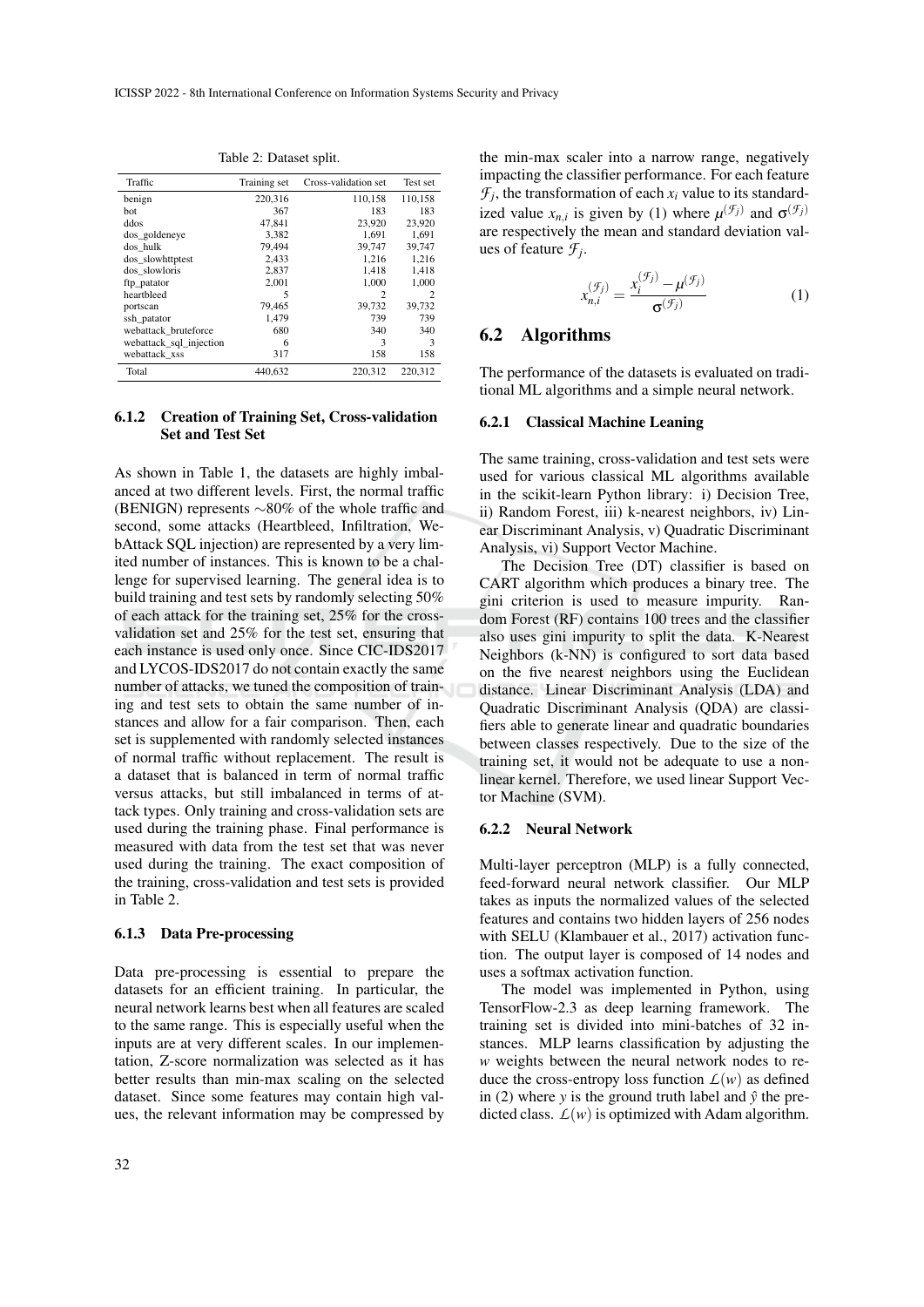Three parameters  $\alpha$ ,  $\beta_1$  and  $\beta_2$  described in (Kingma and Ba, 2015) allow to configure this optimizer.

$$
\mathcal{L}(w) = -[y \cdot \log(\hat{y}) + (1 - y) \cdot \log(1 - \hat{y})]
$$
 (2)

The MLP was trained during 25 epochs. Potential over-fitting of the neural network is controlled by evaluating the cross-validation set. Dropout rate is adjusted so that the difference in performance between the training and cross-validation sets remains small. Hyper-parameters tuning is a tricky task that involves finding the right set of values to get the highest performance. A random search strategy (Bergstra and Bengio, 2012) was applied to tune dropout rate,  $\alpha$ , β<sub>1</sub> while keeping the default value  $β<sub>2</sub> = 0.999$ . The search was conducted in two stages. In the first phase, we look for the best parameters in a wide range of values which are refined in a second phase. These ranges are [0.5−0.01] for *dropout*\_*rate*, [0.0001−0.002] for  $\alpha$  and  $[0.80 - 0.99]$  for  $\beta_1$ . A second range of parameters was tested around the best parameters observed during the first phase. The procedure was used twice to tune α and  $β_1$  at the same time, and then to tune the dropout rate. We applied this method for both dataset. The hyper-parameter values are given in (3) and (4).

our dataset

\n
$$
\begin{cases}\n\alpha = 0.0003175219400915 \\
\beta_1 = 0.9158410351985389\n\end{cases}
$$
\n(3)\n*dropout\_rate* = 0.1185905448\n\ncic dataset

\n
$$
\begin{cases}\n\alpha = 0.0003590920789688 \\
\beta_1 = 0.8662527597085028\n\end{cases}
$$
\n*dropout\_rate* = 0.20886178816\n(4)

## 6.3 Evaluation Metrics

Several key insights can be extracted by comparing the predictions and the actual classes. True Positive (TP) is the number of attacks correctly predicted as attacks. True Negative (TN) is the number of normal instances classified as normal traffic while False Positive (FP) and False Negative (FN) are respectively the number of normal instances classified as attacks and the number of attacks predicted as normal traffic. Different metrics can be derived from the information contained in the confusion matrix. True Negative Rate (TNR), Accuracy (Acc), Precision (Prec) and Recall (Rec) are defined in (Maniriho and Ahmad, 2018). The  $f_1$  score is the harmonic mean of Precision and Recall. False Positive Rate (FPR) in (5) is the percentage of benign traffic classified as attacks.

$$
FPR = \frac{FP}{TN + FP} \tag{5}
$$

The Matthews Correlation Coefficient (MCC) was first introduced by B.W. Matthews (Matthews, 1975) in the context of biomedical research. It is an interesting measure taking into account all elements of the confusion matrix in a correct way for imbalanced dataset. In such a situation, accuracy is not adequate because it may be a high value even if the entire minority class is misclassified. Since intrusion detection datasets are intrinsically imbalanced, MCC is an essential metric for such an application. It is also known as a robust metric when positive and negative cases are of equal importance (Chicco et al., 2021). It provides a value between  $-1$  and  $+1$ . A perfect prediction corresponds to  $MCC = 1$ . At the opposite,  $MCC = -1$  denotes a total disagreement between the predictions and the actual classes. A random prediction would correspond to  $MCC = 0$ .

#### 6.4 Results

After training the different classifiers, the test set was used to measure their performance as a 14-class classifier. The resulting confusion matrices were simplified by aggregating all attacks into a single class to obtain a binary classifier. Table 3 details the computed metrics for each dataset.

While classifiers differ in performance with CIC-IDS2017, all but one reach the same level of performance with LYCOS-IDS2017. The difference is particularly important for classifiers that performed worse with CIC-IDS2017. LDA is the algorithm that improved the most but remains the worst. Its accuracy increased from 88.10% to 96.93% while the false positive rate decreased from 22.08% to 6.27%. Resolving the CIC-IDS2017 problems has most likely improved the possibility to linearly separate the classes, but the dataset is still not completely linearly separable. This hypothesis is confirmed by the improved results of SVM using a linear kernel. QDA produces better results than LDA. LDA assumes a covariance matrix that is common to all classes in a dataset. Since QDA performs better than LDA, we can conclude that the assumption of a common covariance matrix is not fulfilled in our dataset. The best results are obtained with the decision tree and the random forest. These algorithms behave like rule-based intrusion detection systems that are known to produce good results. The metrics of neural network are very slightly below the best algorithms. This can be explained by the very limited training phase, with only 25 epochs. We can expect the MLP to get better results with a longer training.

Table 4 presents the training duration and the time needed to infer the complete test set which contains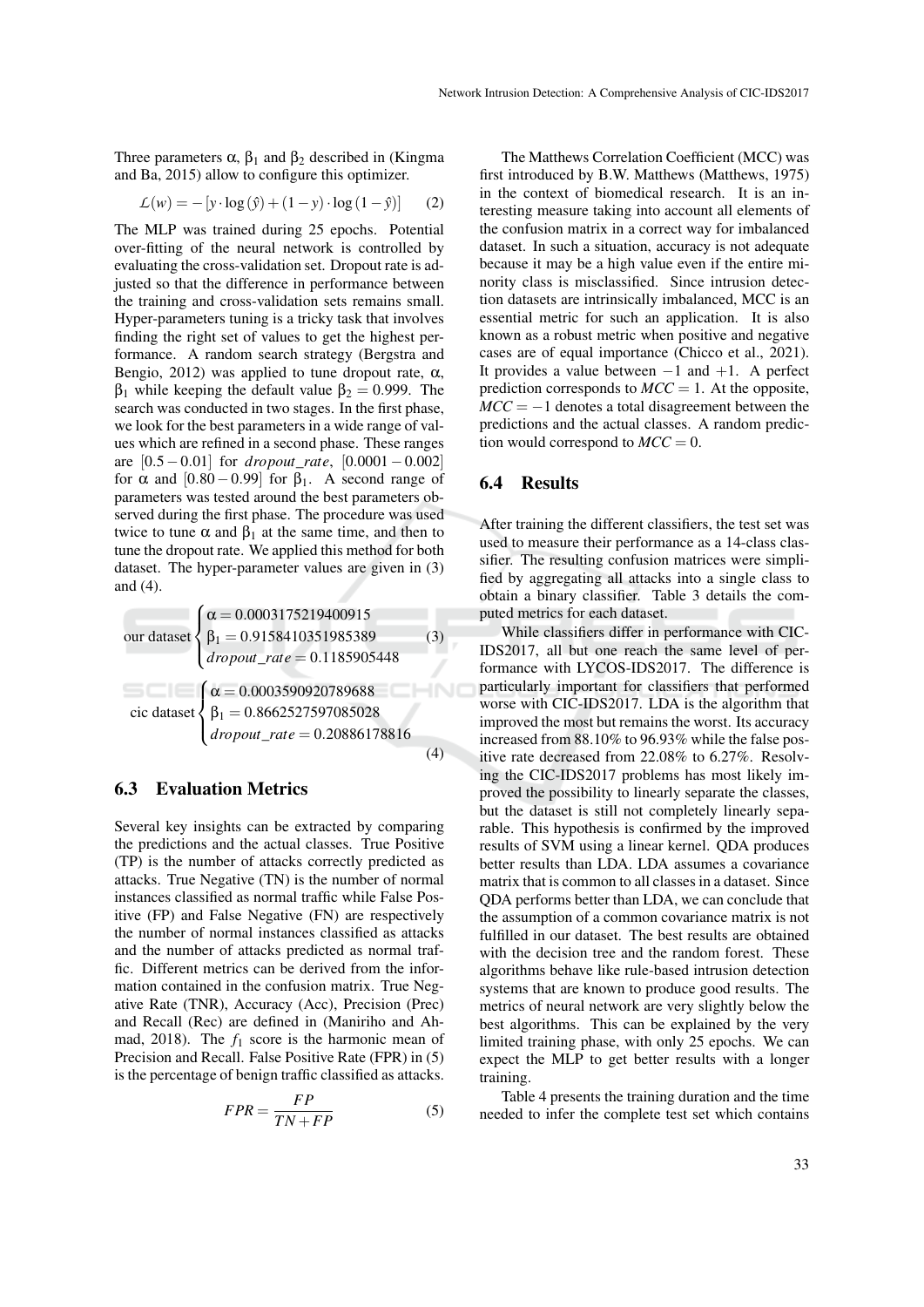| <b>Dataset</b> | Algorithm  | Accuracy $(\% )$ | Precision $(\% )$ | Recall $(\%)$ | $f_1$ score $(\%)$ | False Positive Rate (%) | <b>MCC</b> |
|----------------|------------|------------------|-------------------|---------------|--------------------|-------------------------|------------|
|                | <b>LDA</b> | 96.59            | 94.00             | 99.54         | 96.69              | 6.35                    | 0.9335     |
|                | <b>ODA</b> | 99.83            | 99.93             | 99.73         | 99.83              | 0.08                    | 0.9966     |
|                | <b>SVM</b> | 99.50            | 99.61             | 99.40         | 99.51              | 0.38                    | 0.9901     |
| LYCOS-IDS2017  | $k-NN$     | 99.95            | 99.91             | 99.96         | 99.93              | 0.10                    | 0.9986     |
|                | DT         | 99.92            | 99.92             | 99.92         | 99.85              | 0.08                    | 0.9985     |
|                | RF         | 99.96            | 99.95             | 99.98         | 99.96              | 0.06                    | 0.9996     |
|                | <b>MLP</b> | 99.72            | 99.88             | 99.55         | 99.72              | 0.12                    | 0.9943     |
|                | <b>LDA</b> | 88.10            | 81.63             | 98.33         | 89.21              | 22.12                   | 0.7785     |
|                | <b>ODA</b> | 97.72            | 96.00             | 99.59         | 97.76              | 4.15                    | 0.9550     |
|                | <b>SVM</b> | 96.98            | 95.78             | 98.30         | 97.02              | 4.33                    | 0.9400     |
| CIC-IDS2017    | $k-NN$     | 99.31            | 98.87             | 98.75         | 98.61              | 1.10                    | 0.9864     |
|                | DT         | 99.88            | 99.87             | 99.89         | 99.88              | 0.13                    | 0.9976     |
|                | RF         | 99.90            | 99.90             | 99.91         | 99.90              | 0.10                    | 0.9981     |
|                | <b>MLP</b> | 99.10            | 98.44             | 99.79         | 99.11              | 1.58                    | 0.9821     |

Table 3: Performance comparison.

|  | Table 4: Execution time. |  |
|--|--------------------------|--|
|--|--------------------------|--|

| Algorithm  | Training (s)   | Inference $(s)$ |
|------------|----------------|-----------------|
| <b>LDA</b> | 4.874          | 0.933           |
| <b>ODA</b> | 3.138          | 2.782           |
| <b>SVM</b> | 336.908        | 0.071           |
| $k-NN$     | not applicable | 1,519.312       |
| DT         | 9.879          | 0.036           |
| <b>RF</b>  | 64.731         | 1.850           |
| MI.P       | 231.748        | 0.801           |

#### 220,312 instances.

Among the algorithms achieving the best metrics, we observe that k-NN is the worst in term of inference time. This is explained by the nature of the algorithm. k-NN is a lazy classifier that does not need a training phase but measure the distance between the instance to be classified and all other instances in order to find the majority class of *k* nearest neighbors. This algorithm is not suitable for big datasets. Clearly, Random Forest requires more time than Decision Tree, both for training and for inference. Since these algorithms perform similarly, there is no need to use RF. The longest training is observed with the neural network. Nevertheless, as more and more computers contain hardware accelerators for neural network, the inference time might be significantly reduced and MLP could remain an interesting alternative to other algorithms.

## 7 BEYOND CIC-IDS2017

The CIC website contains 19 datasets. CI-CFlowMeter has been used to generate 5 of them: (1) CIC-IDS2017, (2) CIC-AndMal2017 (Lashkari et al., 2018), (3) CSE-CIC-IDS2018, (4) CIC-

InvesAndMal2019 (Taheri et al., 2019) and (5) CIC-DDoS2019 (Sharafaldin et al., 2019). We have shown that the features extracted from the PCAP files for (1) are affected by the problems we have identified. One can expect the same issues to be present in all datasets generated by CICFlowMeter. A complete analysis of the PCAP files for each of these datasets would be an overwhelming task. We preferred to focus on the detection of four artifacts in the CSV files.

- The first artifact corresponds to the presence of a constant value for the bulk features, indicating miscalculation.
- Another marker is the detection of the IP address 8.0.6.4 as explained in Section 3.2.3, indicating that ARP packets are classified as IP packets confirming Ethertype detection problems.
- All flows indicating an IP protocol, source and destination ports equal to 0 but not having an IP address 8.0.6.4 are IP packets that are neither TCP, nor UDP. This situation corresponds to an erroneous protocol detection.
- The fourth artifact corresponds to the presence of a flow having two packets with a FIN flag that are sometimes classified as benign and sometimes as an attack. This indicates inconsistent TCP termination flows.

We found that all datasets containing CSV files generated by CICFlowMeter contain these artifacts. This confirms that CICFlowMeter is the source of the issues. Since the authors of these datasets provided raw data, LycoSTand presents an interesting alternative to extract flow-based features from existing PCAP files.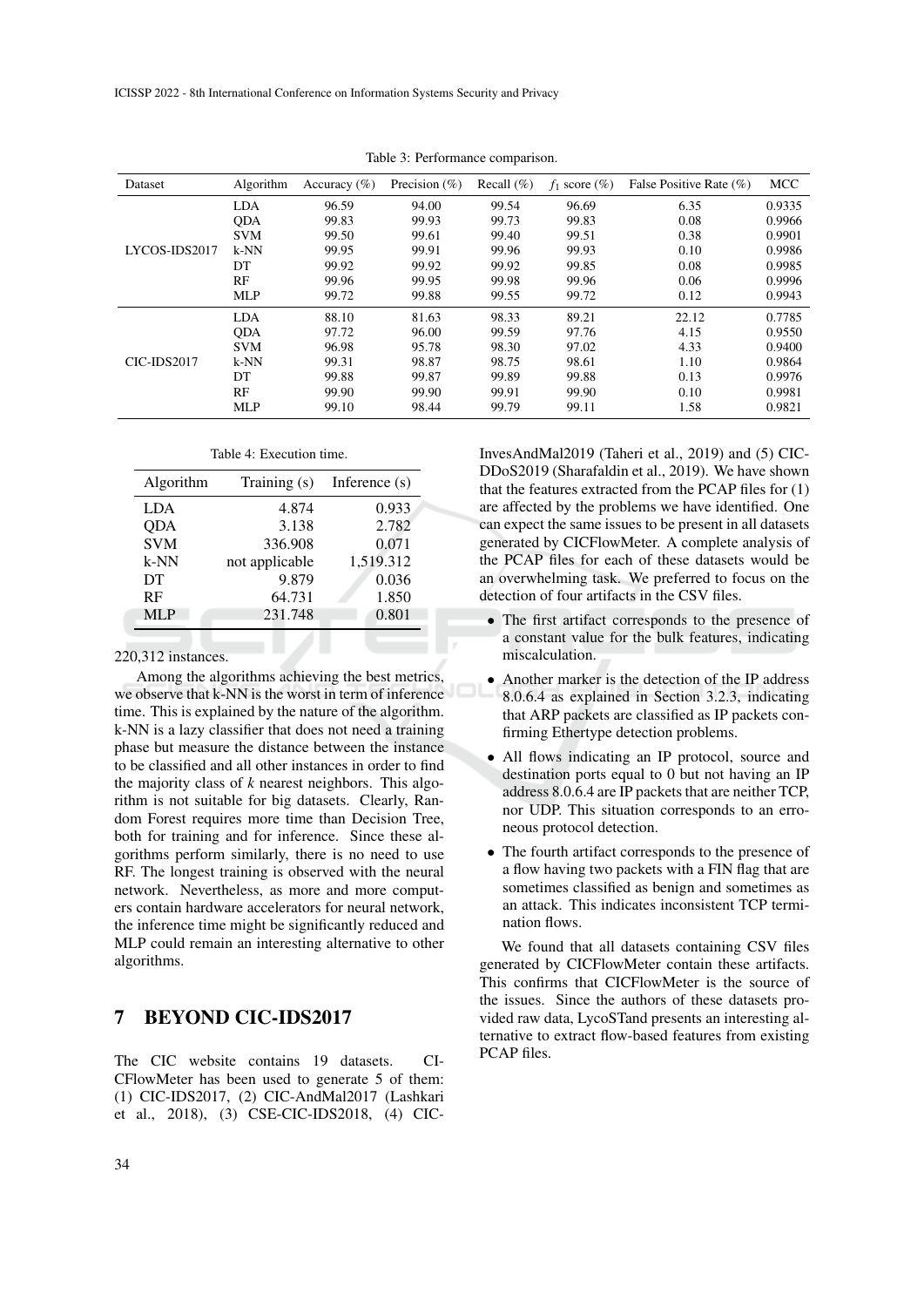## 8 CONCLUSION

Having a reliable and publicly available IDS dataset is an important concern for researchers in this domain. The Canadian Institute for Cybersecurity is a major provider of IDS datasets. We analyzed one of them and identified the key issues. Some features are not calculated correctly, the protocols are partly incorrect, and the way TCP packets are grouped into flows is not suitable for machine learning processing. Next, we proposed LycoSTand as a tool for processing PCAP files and generated a new dataset from the CIC-IDS2017 PCAP files. The tool and dataset are publicly available so that they can be used to replicate and improve our results.

A fair comparison of the original dataset with LYCOS-IDS2017 demonstrated that the corrections made by our tool have a positive impact on all tested machine learning algorithms. Metrics such as accuracy, precision and recall are above 99.5% for all algorithms, with the exception of LDA, which, in any case, improves significantly from 88% to 96%. The best results are obtained with Random Forest which outperforms all other algorithms for all metrics. Finally, we observe that SVM or QDA that do not rank well for CIC-IDS2017 become interesting algorithms for LYCOS-IDS2017. This shows that a corrected dataset may help researchers to reconsider the choice of algorithms in their IDS studies.

The issues we identified in CIC-IDS2017 only exist in CSV files. This shows how important it is to provide raw data along with the flow-based features. Problem markers were found in all five datasets generated with CICFlowMeter. However, they are still interesting because their PCAP files can be processed with LycoSTand to obtain better flow-based datasets. Because most of the publications related to these datasets rely on algorithms processing the CSV files. it is important to make available a corrected version so that findings of research work are not impacted by the erroneous CSV files.

Future work could be considered on the datasets published by CIC and listed in section 7 with the goal to confirm suspected issues. In addition, with the rise of IoT devices, it would be interesting to study how such devices can be protected from network intrusions. We intend to improve LycoSTand execution time, deploy the model on a resource-constrained system and replicate attacks to investigate whether the training on the dataset can detect intrusion attacks launched with a penetration testing toolset. Such research could highlight some limitations of the MLbased IDS solution for embedded system and determine if the current dataset is prone to concept drift.

## REFERENCES

- Bergstra, J. and Bengio, Y. (2012). Random search for hyper-parameter optimization. *The Journal of Machine Learning Research*, 13:281–305.
- Canadian Institute for Cybersecurity (2017a). Applications - cicflowmeter (formerly iscxflowmeter). https: //www.unb.ca/cic/research/applications.html. Last checked on Nov 27, 2021.
- Canadian Institute for Cybersecurity (2017b). Intrusion detection evaluation dataset (cicids2017). https://www. unb.ca/cic/datasets/ids-2017.html. Last checked on Nov 27, 2021.
- Chicco, D., Tötsch, N., and Jurman, G. (2021). The matthews correlation coefficient (mcc) is more reliable than balanced accuracy, bookmaker informedness, and markedness in two-class confusion matrix evaluation. *BioData Mining*, 14(1):13.
- Draper-Gil., G., Lashkari., A. H., Mamun., M. S. I., and Ghorbani., A. A. (2016). Characterization of encrypted and vpn traffic using time-related features. In *Proceedings of the 2nd International Conference on Information Systems Security and Privacy (ICISSP)*, volume 1, pages 407–414. INSTICC, SciTePress.
- Engelen, G., Rimmer, V., and Joosen, W. (2021). Troubleshooting an intrusion detection dataset: the cicids2017 case study. In *2021 IEEE Security and Privacy Workshops (SPW)*, pages 7–12.
- Gamage, S. and Samarabandu, J. (2020). Deep learning methods in network intrusion detection: A survey and an objective comparison. *Journal of Network and Computer Applications*, 169:102767.
- Gharib, A., Sharafaldin, I., Lashkari, A. H., and Ghorbani, A. A. (2016). An Evaluation Framework for Intrusion Detection Dataset. In *International Conference on Information Science and Security (ICISS)*, pages 1–6.
- Ho, S., Jufout, S. A., Dajani, K., and Mozumdar, M. (2021). A novel intrusion detection model for detecting known and innovative cyberattacks using convolutional neural network. *IEEE Open Journal of the Computer Society*, 2:14–25.
- Kingma, D. P. and Ba, J. (2015). Adam: A method for stochastic optimization. *3rd International Conference for Learning Representations*.
- Klambauer, G., Unterthiner, T., Mayr, A., and Hochreiter, S. (2017). Self-normalizing neural networks. In *Advances in Neural Information Processing Systems*, pages 971–980.
- Lashkari, A. H., Gil, G. D., Mamun, M. S. I., and Ghorbani, A. A. (2017). Characterization of tor traffic using time based features. In *Proceedings of the 3rd International Conference on Information Systems Security and Privacy - Volume 1: ICISSP,*, page 253–262. SciTePress.
- Lashkari, A. H., Kadir, A. F. A., Taheri, L., and Ghorbani, A. A. (2018). Toward developing a systematic approach to generate benchmark android malware datasets and classification. In *2018 International Carnahan Conference on Security Technology (ICCST)*, pages 1–7.